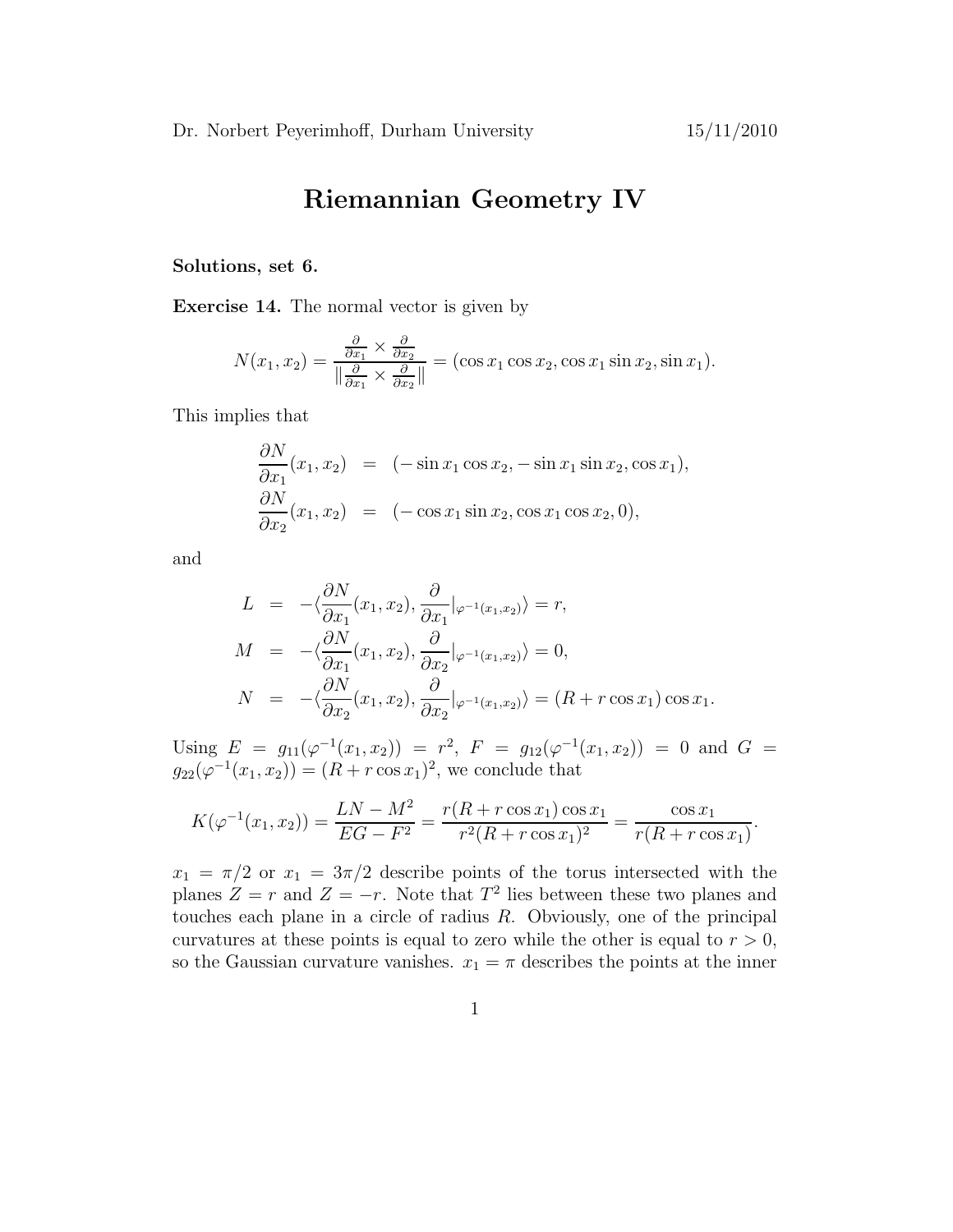circle of the torus, i.e., the horizontal circle in the  $(X, Y)$ -plane with radius  $R - r > 0$ . These points are obvioulsy saddle points and the two principal curvatures have different signs. So the Gaussian curvature is negative at these points.

Next, we calculate

$$
\int_{T^2} K dvol = \int_0^{2\pi} \int_0^{2\pi} \frac{\cos x_1}{r(R + r \cos x_1)} r(R + r \cos x_1) dx_1 dx_2
$$

$$
= \int_0^{2\pi} \int_0^{2\pi} \cos x_1 dx_1 dx_2 = 0.
$$

The Gauss-Bonnet Theorem tells us for any closed, oriented surface  $S \subset \mathbb{R}^3$ we have

$$
\frac{1}{2\pi} \int_{S} K d\text{vol} = \chi(S),
$$

where  $\chi(S)$  is the Euler characteristic of the surface S and given by  $\chi(S)$  =  $2 - 2g$ , where g is the genus of the surface. Since the genus of the torus is equal to one, we conclude that  $\chi(T^2) = 0$ , justifying the above calculated result.

**Exercise 15.** (a) We have  $c'(t) = i$  for all  $t \in [a, b]$ . The function  $l : [a, b] \rightarrow$  $[0, L(c)]$  is given by

$$
l(t) = \int_a^t \|c'(s)\|_{c(s)} ds = \ln \frac{t}{a}.
$$

So  $l : [a, b] \rightarrow [0, \ln(b/a)]$  is bijective, strictly monotone increasing and differentiable. We calculate its inverse:

$$
s = l(t) \Leftrightarrow s = \ln \frac{t}{a} \Leftrightarrow e^s = \frac{t}{a} \Leftrightarrow t = ae^s.
$$

So  $l^{-1}(s) = ae^s$  and an arc length reparametrization of c is given by  $\gamma =$  $c \circ l^{-1} : [0, \ln(b/a)] \to \mathbb{H}^2,$ 

$$
\gamma(s) = c(l^{-1}(s)) = c(ae^s) = ae^s i.
$$

(b) We have

$$
c(t) = \frac{(ai\cos t + \sin t)(ai\sin t + \cos t)}{\cos^2 t + a^2 \sin^2 t} = \frac{\sin t \cos t(1 - a^2) + ia}{\cos^2 t + a^2 \sin^2 t},
$$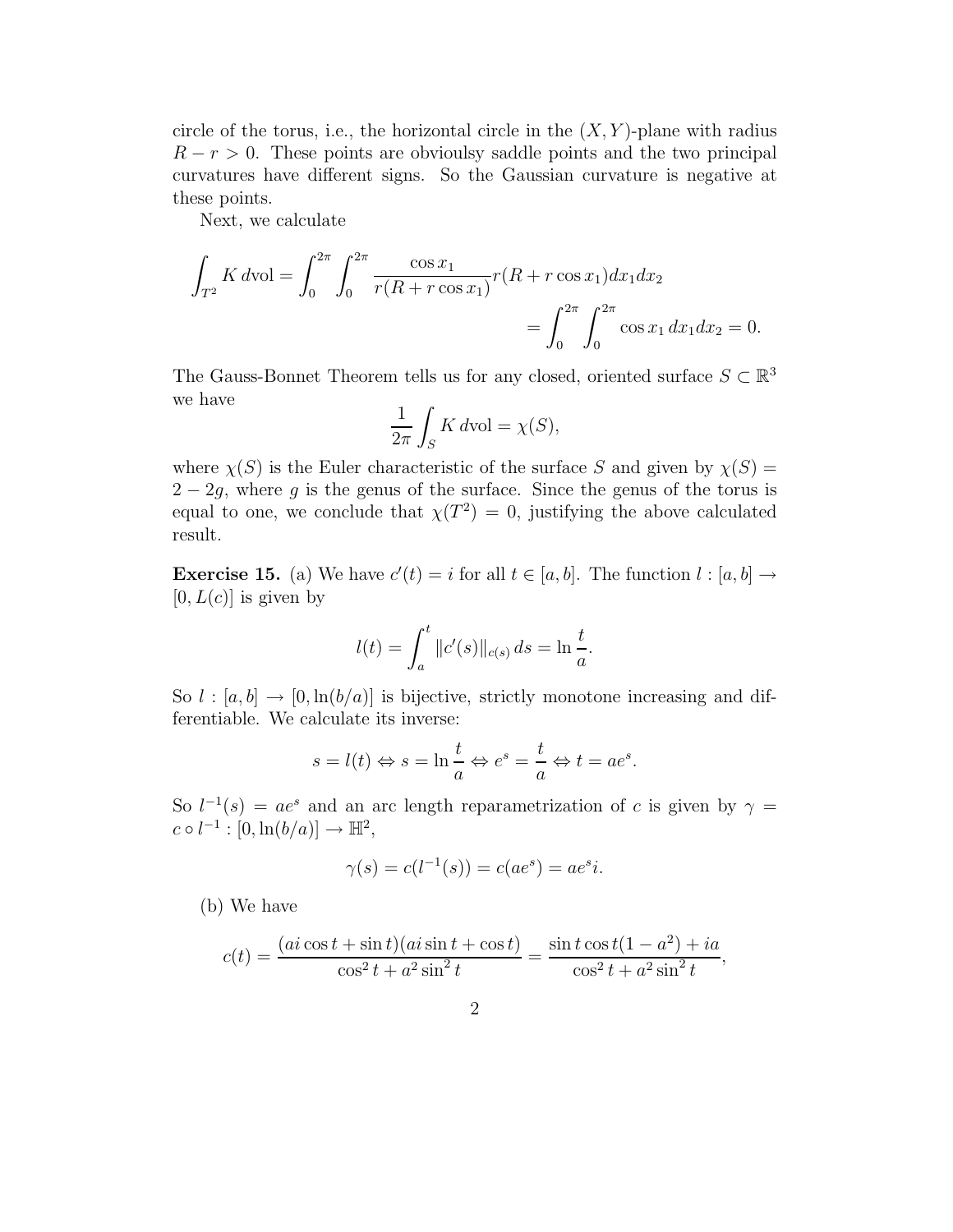so

$$
\operatorname{Im}(c(t)) = \frac{a}{\cos^2 t + a^2 \sin^2 t}.
$$

On the other hand, we have

$$
c'(t) = \frac{(-ai\sin t + \cos t)^2 + (ai\cos t + \sin t)^2}{(-ai\sin t + \cos t)^2} = \frac{1 - a^2}{(-ai\sin t + \cos t)^2}.
$$

This implies that

$$
|c'(t)| = \frac{a^2 - 1}{\cos^2 t + a^2 \sin^2 t},
$$

and

$$
||c'(t)||_{c(t)} = \frac{a^2 - 1}{\cos^2 t + a^2 \sin^2 t} \cdot \frac{\cos^2 t + a^2 \sin^2 t}{a} = \frac{a^2 - 1}{a} = a - \frac{1}{a}.
$$

So we obtain

$$
L(c) = \int_0^{\pi} ||c'(t)||_{c(t)} dt = \pi \left( a - \frac{1}{a} \right).
$$

**Exercise 16.**  $c(t) = (\cos^3(t), \sin^3(t))$  implies that

$$
c'(t) = 3\sin t \cos t(-\cos(t), \sin(t)).
$$

So we obtain

$$
||c'(t)|| = 3|\sin t \cos t| = \frac{3}{2}|\sin(2t)|,
$$

and the length is given by

$$
L(c) = \int_0^{2\pi} ||c'(t)||dt
$$
  
=  $\frac{3}{2} \left( \int_0^{\pi/2} \sin(2t)dt - \int_{\pi/2}^{\pi} \sin(2t)dt + \int_{\pi}^{\frac{3\pi}{2}} \sin(2t)dt - \int_{\frac{3\pi}{2}}^{2\pi} \sin(2t)dt \right)$   
=  $\frac{3}{2} \cdot 4 \cdot \int_0^{\pi/2} \sin(2t)dt = 6.$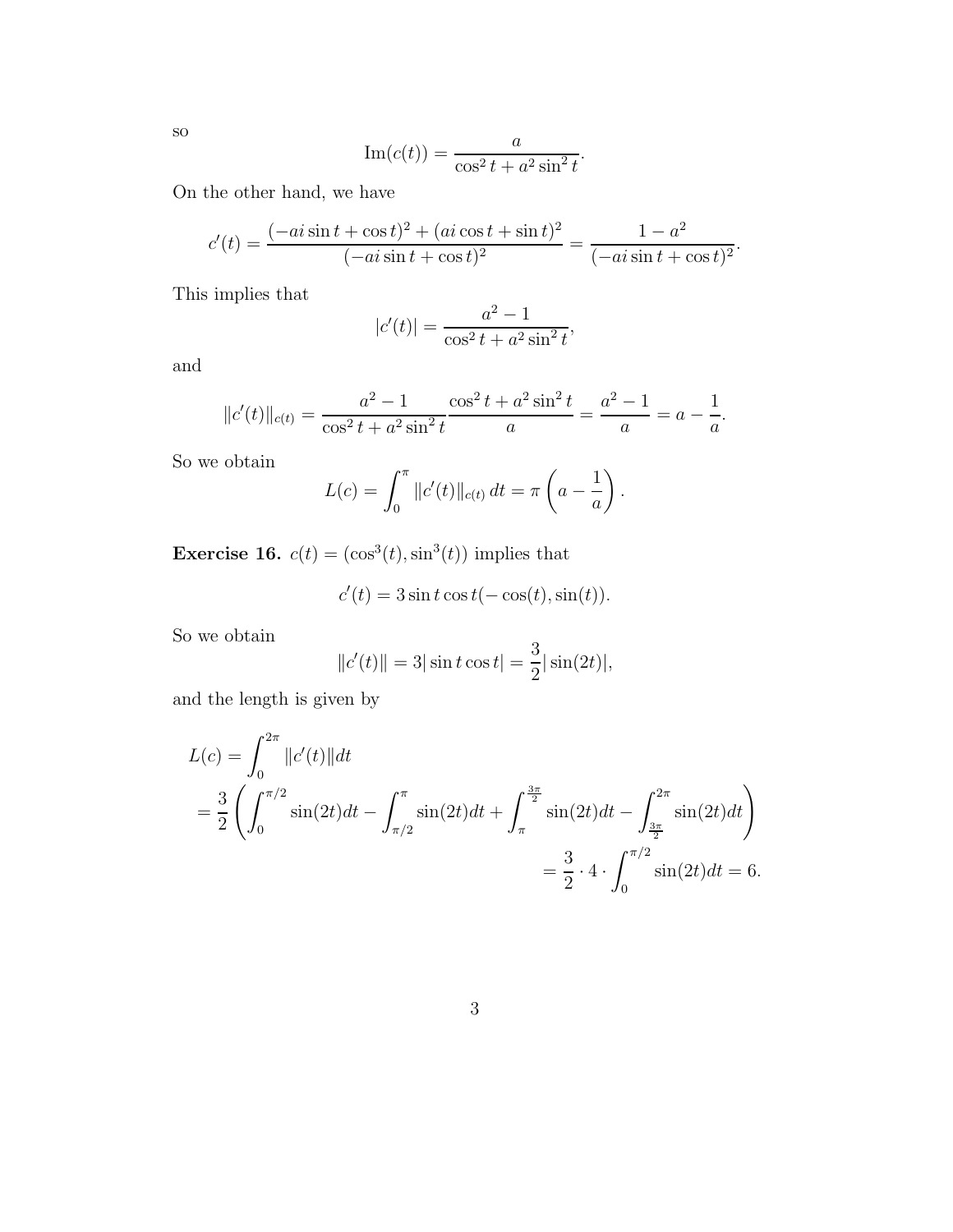## Exercise 17.

(a) If  $z_1 = z_2$  there is nothing to check. Let  $z_1 = ai$  and  $z_2 = bi$ . In this case we have

$$
d_{\mathbb{H}}(z_1, z_2) = |\ln b/a|,
$$

which implies that

$$
\sinh(\frac{1}{2}d(z_1, z_2)) = \frac{1}{2} \left| \exp(\frac{\ln(b/a)}{2}) - \exp(-\frac{\ln(b/a)}{2}) \right| = \frac{1}{2} \left| \sqrt{\frac{a}{b}} - \sqrt{\frac{b}{a}} \right|.
$$

On the other hand we obtain

$$
\frac{|z_1 - z_2|}{2\sqrt{\text{Im}(z_1)\text{Im}(z_2)}} = \frac{|a - b|}{2\sqrt{ab}} = \frac{1}{2} \left| \frac{a}{\sqrt{ab}} - \frac{b}{\sqrt{ab}} \right|,
$$

which shows the validity of the formula in this particular case.

(b) Since  $f_A$  is an isometry (see Exercise 11), we have  $d(f_A(z_1), f_A(z_2)) =$  $d(z_1, z_2)$ . This immediately implies invariance of the left hand side under  $f_A$ . As for the right-hand side note first that

$$
|f_A(z_1) - f_A(z_2)| = \frac{|(az_1 + b)(cz_2 + d) - (az_2 + b)(cz_1 + d)|}{|cz_1 + d||cz_2 + d|}
$$
  
= 
$$
\frac{|z_1 - z_2|}{|cz_1 + d||cz_2 + d|}.
$$

Using the identity

$$
\operatorname{Im}(f_A(z)) = \frac{\operatorname{Im}(z)}{|cz+d|^2},
$$

we obtain

$$
\frac{|f_A(z_1) - f_A(z_2)|}{2\sqrt{\text{Im}(f_A(z_1))\text{Im}(f_A(z_2))}} = \frac{|z_1 - z_2|}{|cz_1 + d| |cz_2 + d|} \cdot \frac{|cz_1 + d| |cz_2 + d|}{2\sqrt{\text{Im}(z_1)\text{Im}(z_2)}} = \frac{|z_1 - z_2|}{2\sqrt{\text{Im}(z_1)\text{Im}(z_2)}}.
$$

(c) The map  $f(z) = z - x$  coincides with the map  $f_A$  for  $A = \begin{pmatrix} 1 & -x \\ 0 & 1 \end{pmatrix} \in$ SL(2, R). So we can apply (b). Note that the points  $w_1 = f(z_1)$ ,  $w_2 = f(z_2)$